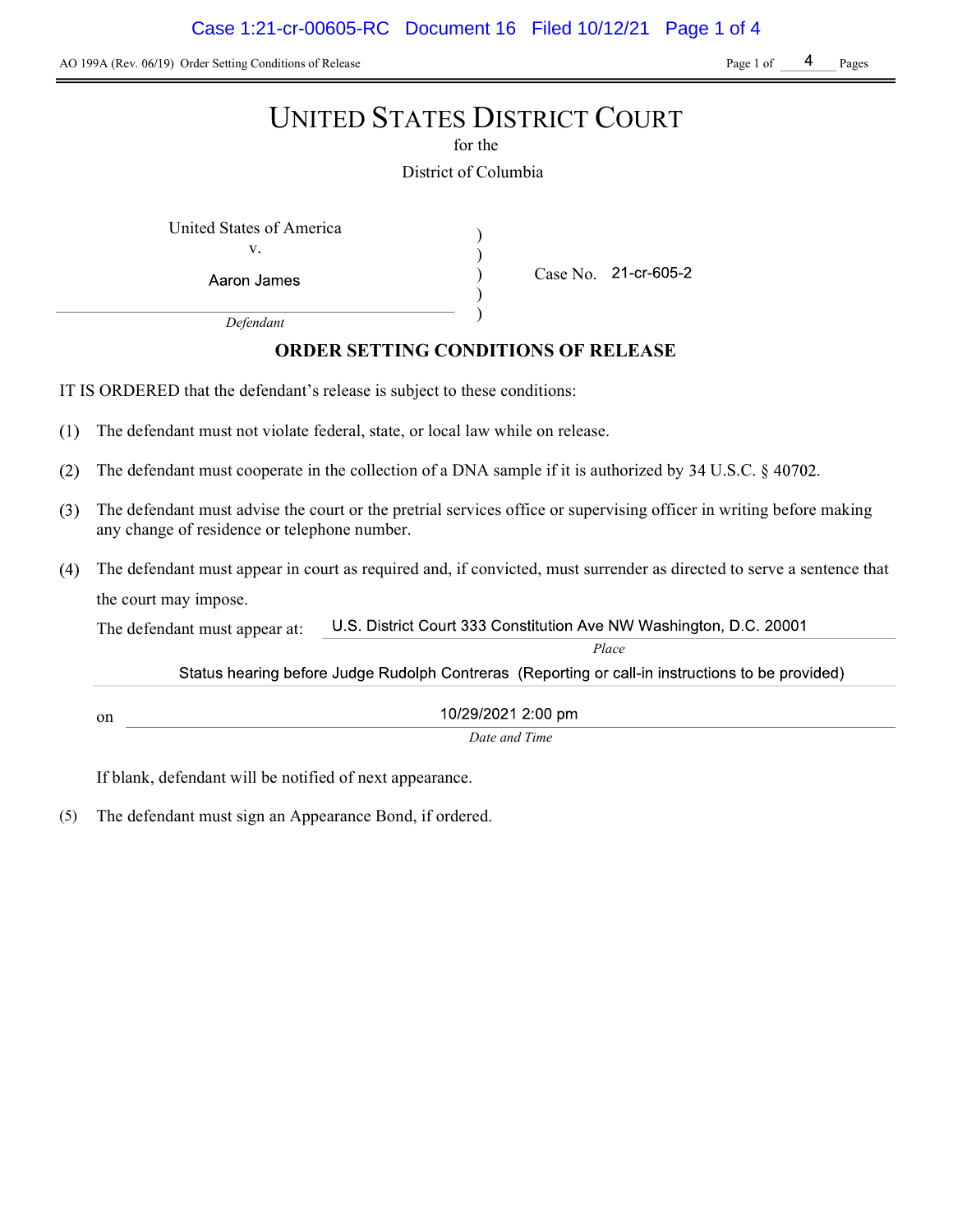AO 199B (Rev. 12/20) Additional Conditions of Release

## ADDITIONAL CONDITIONS OF RELEASE

Pursuant to 18 U.S.C. § 3142(c)(1)(B), the court may impose the following least restrictive condition(s) only as necessary to reasonably assure the appearance of the person as required and the safety of any other person and the community.

IT IS FURTHER ORDERED that the defendant's release is subject to the conditions marked below:

 $\Box$ ) (6) The defendant is placed in the custody of:

| Person or organization                     |          |
|--------------------------------------------|----------|
| Address (only if above is an organization) |          |
| City and state                             | Tel. No. |

who agrees to (a) supervise the defendant, (b) use every effort to assure the defendant's appearance at all court proceedings, and (c) notify the court immediately if the defendant violates a condition of release or is no longer in the custodian's custody.

| Signed:             |            |            |                                                                                                                                                                                                                                                                                                                                                            |  |  |  |
|---------------------|------------|------------|------------------------------------------------------------------------------------------------------------------------------------------------------------------------------------------------------------------------------------------------------------------------------------------------------------------------------------------------------------|--|--|--|
|                     |            |            | Custodian<br>Date                                                                                                                                                                                                                                                                                                                                          |  |  |  |
| $(\overline{\vee})$ | (7)        |            | The defendant must:                                                                                                                                                                                                                                                                                                                                        |  |  |  |
|                     | $( \vee )$ |            | (a) submit to supervision by and report for supervision to the District of Minnesota (Minneapolis) as directed; verify address                                                                                                                                                                                                                             |  |  |  |
|                     |            |            | telephone number<br>, no later than<br>10/13/2021                                                                                                                                                                                                                                                                                                          |  |  |  |
|                     |            |            | (b) continue or actively seek employment.                                                                                                                                                                                                                                                                                                                  |  |  |  |
|                     |            |            | (c) continue or start an education program.                                                                                                                                                                                                                                                                                                                |  |  |  |
|                     |            |            | (d) surrender any passport to:                                                                                                                                                                                                                                                                                                                             |  |  |  |
|                     |            |            | (e) not obtain a passport or other international travel document.                                                                                                                                                                                                                                                                                          |  |  |  |
|                     |            | (f)        | abide by the following restrictions on personal association, residence, or travel:<br>Stay away from Washington, D.C. except for attendance at Court                                                                                                                                                                                                       |  |  |  |
|                     |            |            | proceedings, meeting with counsel, and required PSA business. See (t) for additional travel restrictions.                                                                                                                                                                                                                                                  |  |  |  |
|                     |            | $\int$ (g) | avoid all contact, directly or indirectly, with any person who is or may be a victim or witness in the investigation or prosecution,                                                                                                                                                                                                                       |  |  |  |
|                     |            |            | including:                                                                                                                                                                                                                                                                                                                                                 |  |  |  |
|                     |            |            |                                                                                                                                                                                                                                                                                                                                                            |  |  |  |
|                     |            |            | (h) get medical or psychiatric treatment:                                                                                                                                                                                                                                                                                                                  |  |  |  |
|                     |            |            | o'clock after being released at o'clock for employment, schooling,<br>(i) return to custody each<br>at                                                                                                                                                                                                                                                     |  |  |  |
|                     |            |            | or the following purposes:                                                                                                                                                                                                                                                                                                                                 |  |  |  |
|                     |            |            |                                                                                                                                                                                                                                                                                                                                                            |  |  |  |
|                     |            |            | (j) maintain residence at a halfway house or community corrections center, as the pretrial services office or supervising officer considers                                                                                                                                                                                                                |  |  |  |
|                     |            |            | necessary.                                                                                                                                                                                                                                                                                                                                                 |  |  |  |
|                     |            |            | (k) not possess a firearm, destructive device, or other weapon.                                                                                                                                                                                                                                                                                            |  |  |  |
|                     |            |            | (1) not use alcohol $\begin{pmatrix} \square \\ \square \end{pmatrix}$ at all $\begin{pmatrix} \square \\ \square \end{pmatrix}$ excessively.                                                                                                                                                                                                              |  |  |  |
|                     |            |            | (m) not use or unlawfully possess a narcotic drug or other controlled substances defined in 21 U.S.C. § 802, unless prescribed by a licensed                                                                                                                                                                                                               |  |  |  |
|                     |            |            | medical practitioner.                                                                                                                                                                                                                                                                                                                                      |  |  |  |
|                     |            |            | (n) submit to testing for a prohibited substance if required by the pretrial services office or supervising officer. Testing may be used with                                                                                                                                                                                                              |  |  |  |
|                     |            |            | random frequency and may include urine testing, the wearing of a sweat patch, a remote alcohol testing system, and/or any form of                                                                                                                                                                                                                          |  |  |  |
|                     |            |            | prohibited substance screening or testing. The defendant must not obstruct, attempt to obstruct, or tamper with the efficiency and accuracy                                                                                                                                                                                                                |  |  |  |
|                     |            |            | of prohibited substance screening or testing.                                                                                                                                                                                                                                                                                                              |  |  |  |
|                     |            |            | (o) participate in a program of inpatient or outpatient substance abuse therapy and counseling if directed by the pretrial services office or                                                                                                                                                                                                              |  |  |  |
|                     |            |            | supervising officer.                                                                                                                                                                                                                                                                                                                                       |  |  |  |
|                     |            |            | (p) participate in one of the following location restriction programs and comply with its requirements as directed.<br>( ) (i) Curfew. You are restricted to your residence every day ( $\Box$ ) from to be considered to your residence every day ( $\Box$ ) from to consider the constant of the constant of the constant of the constant of the constan |  |  |  |
|                     |            |            | directed by the pretrial services office or supervising officer; or                                                                                                                                                                                                                                                                                        |  |  |  |
|                     |            |            | (ii) Home Detention. You are restricted to your residence at all times except for employment; education; religious services;                                                                                                                                                                                                                               |  |  |  |
|                     |            |            | medical, substance abuse, or mental health treatment; attorney visits; court appearances; court-ordered obligations; or other                                                                                                                                                                                                                              |  |  |  |
|                     |            |            | activities approved in advance by the pretrial services office or supervising officer; or                                                                                                                                                                                                                                                                  |  |  |  |
|                     |            |            | (iii) Home Incarceration. You are restricted to 24-hour-a-day lock-down at your residence except for medical necessities and                                                                                                                                                                                                                               |  |  |  |
|                     |            |            | court appearances or other activities specifically approved by the court; or                                                                                                                                                                                                                                                                               |  |  |  |
|                     |            |            | (iv) Stand Alone Monitoring. You have no residential curfew, home detention, or home incarceration restrictions. However,<br>you must comply with the location or travel restrictions as imposed by the court.                                                                                                                                             |  |  |  |
|                     |            |            | Note: Stand Alone Monitoring should be used in conjunction with global positioning system (GPS) technology.                                                                                                                                                                                                                                                |  |  |  |
|                     |            |            |                                                                                                                                                                                                                                                                                                                                                            |  |  |  |

Page  $2$  of  $4$  Pages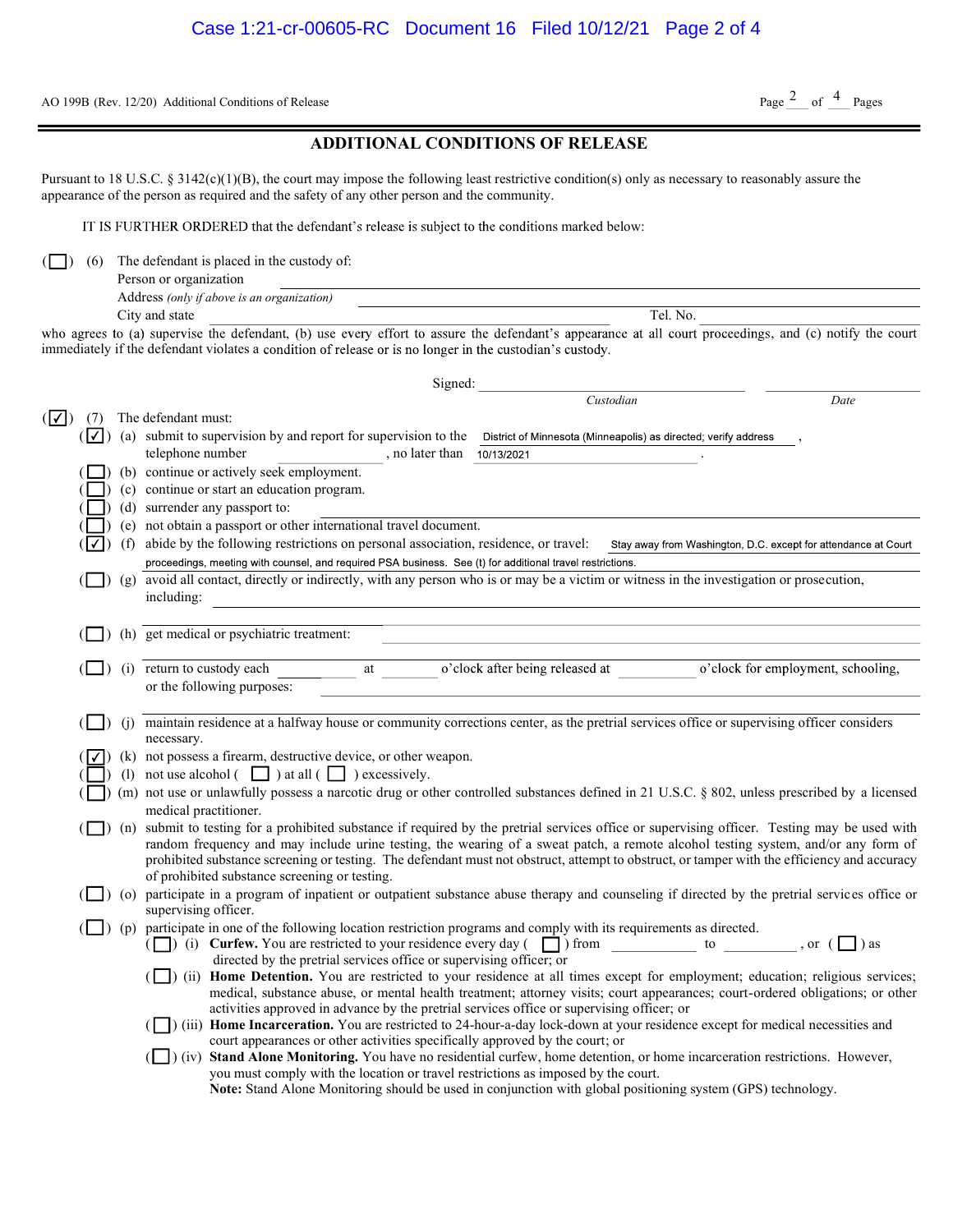AO 199B (Rev. 12/20) Additional Conditions of Release

Page  $3$  of  $4$  Pages

#### ADDITIONAL CONDITIONS OF RELEASE

- $(\Box)$  (q) submit to the following location monitoring technology and comply with its requirements as directed:
	- ( ) (i) Location monitoring technology as directed by the pretrial services or supervising officer; or
		- ) (ii) Voice Recognition; or
		- ) (iii) Radio Frequency; or
	- $\left(\Box\right)$  (iv) GPS.

( (

- $(\Box)$  (r) pay all or part of the cost of location monitoring based upon your ability to pay as determined by the pretrial services or supervising officer.
- ( $\Box$ ) (s) report as soon as possible, to the pretrial services or supervising officer, every contact with law enforcement personnel, including arrests, questioning, or traffic stops.

( $\boxed{\checkmark}$ ) (t) Defendant must notify the District of Minnesota (Minneapolis) in advance of any and all travel outside the District of Minnesota. Defendant must receive the Court's approval for any travel outside of the Continental United States. Defendant shall receive and comply with courtesy supervision of the District of Minnesota (Minneapolis).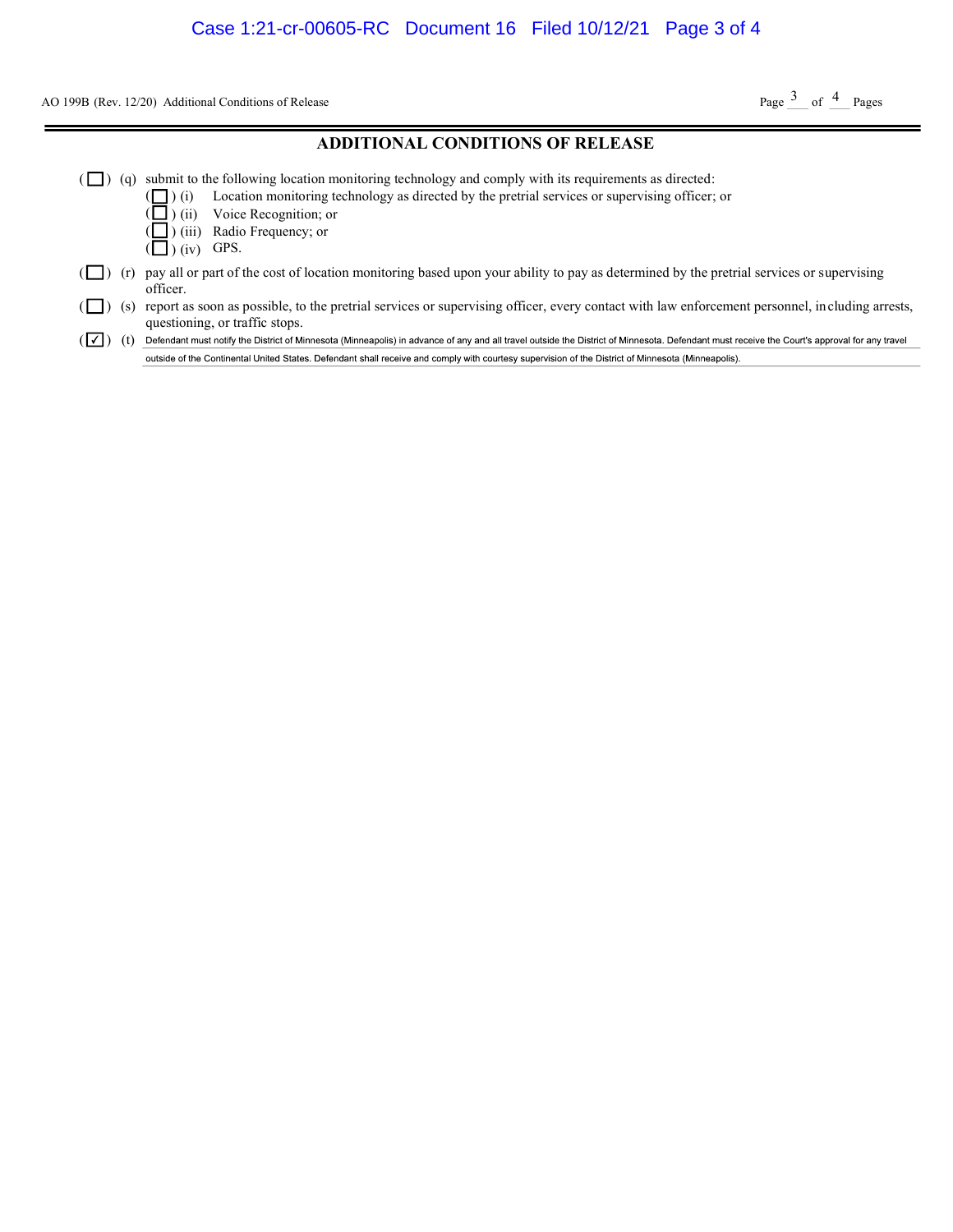#### ADVICE OF PENALTIES AND SANCTIONS

#### TO THE DEFENDANT:

#### YOU ARE ADVISED OF THE FOLLOWING PENALTIES AND SANCTIONS:

Violating any of the foregoing conditions of release may result in the immediate issuance of a warrant for your arrest, a revocation of your release, an order of detention, a forfeiture of any bond, and a prosecution for contempt of court and could result in imprisonment, a fine, or both.

While on release, if you commit a federal felony offense the punishment is an additional prison term of not more than ten years and for a federal misdemeanor offense the punishment is an additional prison term of not more than one year. This sentence will be consecutive (i.e., in addition to) to any other sentence you receive.

It is a crime punishable by up to ten years in prison, and a \$250,000 fine, or both, to: obstruct a criminal investigation; tamper with a witness, victim, or informant; retaliate or attempt to retaliate against a witness, victim, or informant; or intimidate or attempt to intimidate a witness, victim, juror, informant, or officer of the court. The penalties for tampering, retaliation, or intimidation are significantly more serious if they involve a killing or attempted killing.

If, after release, you knowingly fail to appear as the conditions of release require, or to surrender to serve a sentence,

- you may be prosecuted for failing to appear or surrender and additional punishment may be imposed. If you are convicted of:
	- (1) an offense punishable by death, life imprisonment, or imprisonment for a term of fifteen years or more you will be fined not more than \$250,000 or imprisoned for not more than 10 years, or both;
	- (2) an offense punishable by imprisonment for a term of five years or more, but less than fifteen years you will be fined not more than \$250,000 or imprisoned for not more than five years, or both;
	- (3) any other felony you will be fined not more than \$250,000 or imprisoned not more than two years, or both;
	- (4) a misdemeanor you will be fined not more than \$100,000 or imprisoned not more than one year, or both.

A term of imprisonment imposed for failure to appear or surrender will be consecutive to any other sentence you receive. In addition, a failure to appear or surrender may result in the forfeiture of any bond posted.

#### Acknowledgment of the Defendant

I acknowledge that I am the defendant in this case and that I am aware of the conditions of release. I promise to obey all conditions of release, to appear as directed, and surrender to serve any sentence imposed. I am aware of the penalties and sanctions set forth above.

#### Acknowledged and sworn to on the record

Defendant's Signature

City and State

#### Directions to the United States Marshal

- ) The defendant is ORDERED released after processing.
- The United States marshal is ORDERED to keep the defendant in custody until notified by the clerk or judge that the defendant has posted bond and/or complied with all other conditions for release. If still in custody, the defendant must be produced before the appropriate judge at the time and place specified.

Date: October 12, 2021 nunc pro tunc

Judicial Officer's Signature

**G. Michael Harvey** 

2021.10.12 16:36:08 -04'00'

G. Michael Harvey, United States Magistrate Judge

Printed name and title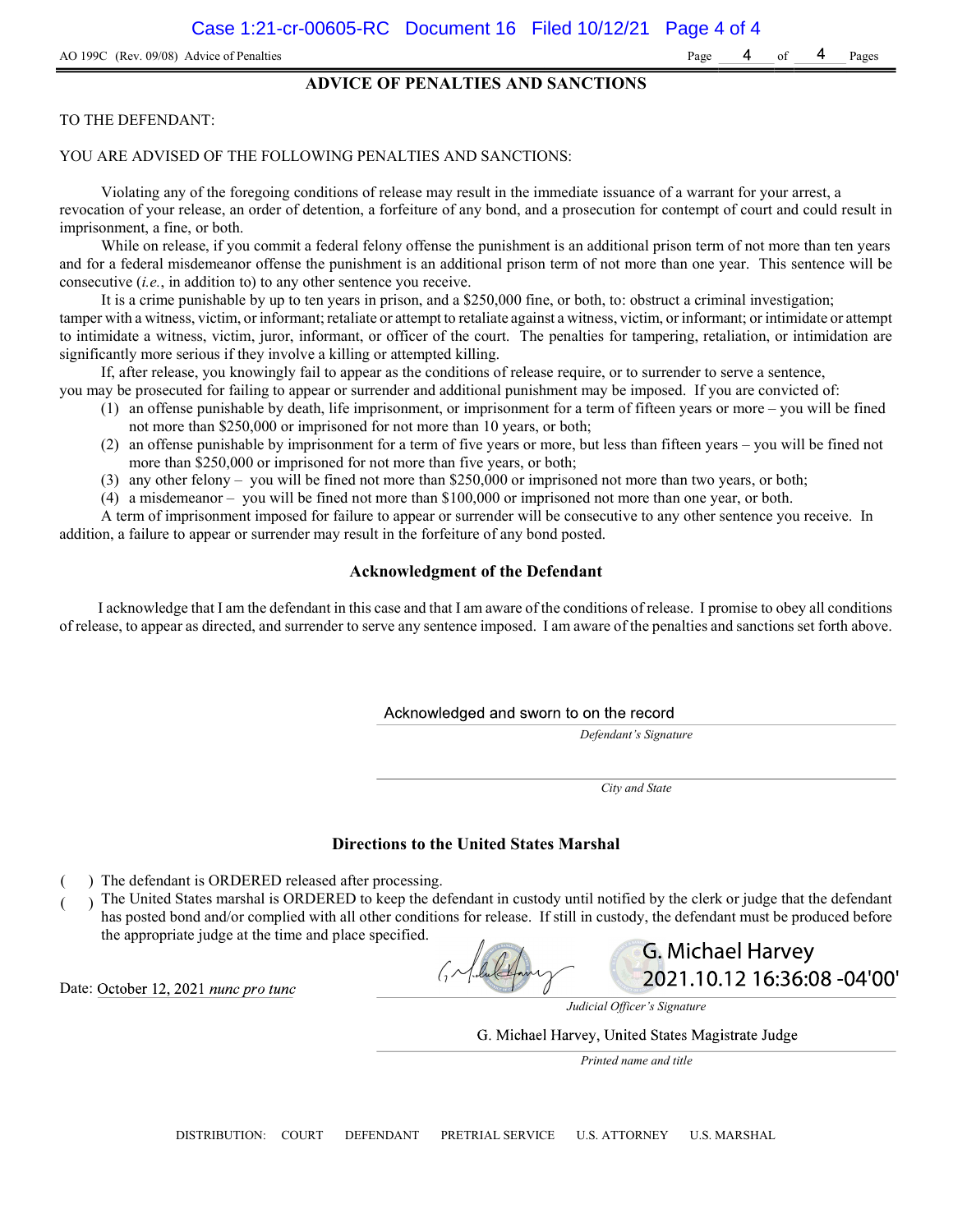AO 98 (Rev. 12/11) Appearance Bond

# UNITED STATES DISTRICT COURT

for the

) ) ) )

District of Columbia

United States of America )

v.<br>Aaron James

Case No. 21-CR-605 (2)

Defendant

## APPEARANCE BOND

### Defendant's Agreement

I, All Allemand And Allemant And Allemant and Allemant and Allemant and Allemant Allemant And Allemant And All court that considers this case, and I further agree that this bond may be forfeited if I fail:

 $(X)$  to appear for court proceedings;<br> $(X)$  if convicted, to surrender to serv  $(X)$  if convicted, to surrender to serve a sentence that the court may impose; or  $(X)$  to comply with all conditions set forth in the Order Setting Conditions of R

to comply with all conditions set forth in the Order Setting Conditions of Release.

## Type of Bond

 $(X)$  (1) This is a personal recognizance bond.

(2) This is an unsecured bond of \$

 $($   $)$  (3) This is a secured bond of \$, secured by:

 $($  ) (a)  $\$  , in cash deposited with the court.

( ) (b) the agreement of the defendant and each surety to forfeit the following cash or other property (describe the cash or other property, including claims on it  $-$  such as a lien, mortgage, or loan  $-$  and attach proof of ownership and value):

If this bond is secured by real property, documents to protect the secured interest may be filed of record.

 $($  )  $(c)$  a bail bond with a solvent surety *(attach a copy of the bail bond, or describe it and identify the surety)*:

### Forfeiture or Release of the Bond

Forfeiture of the Bond. This appearance bond may be forfeited if the defendant does not comply with the above agreement. The court may immediately order the amount of the bond surrendered to the United States, including the security for the bond, if the defendant does not comply with the agreement. At the request of the United States, the court may order a judgment of forfeiture against the defendant and each surety for the entire amount of the bond, including interest and costs.